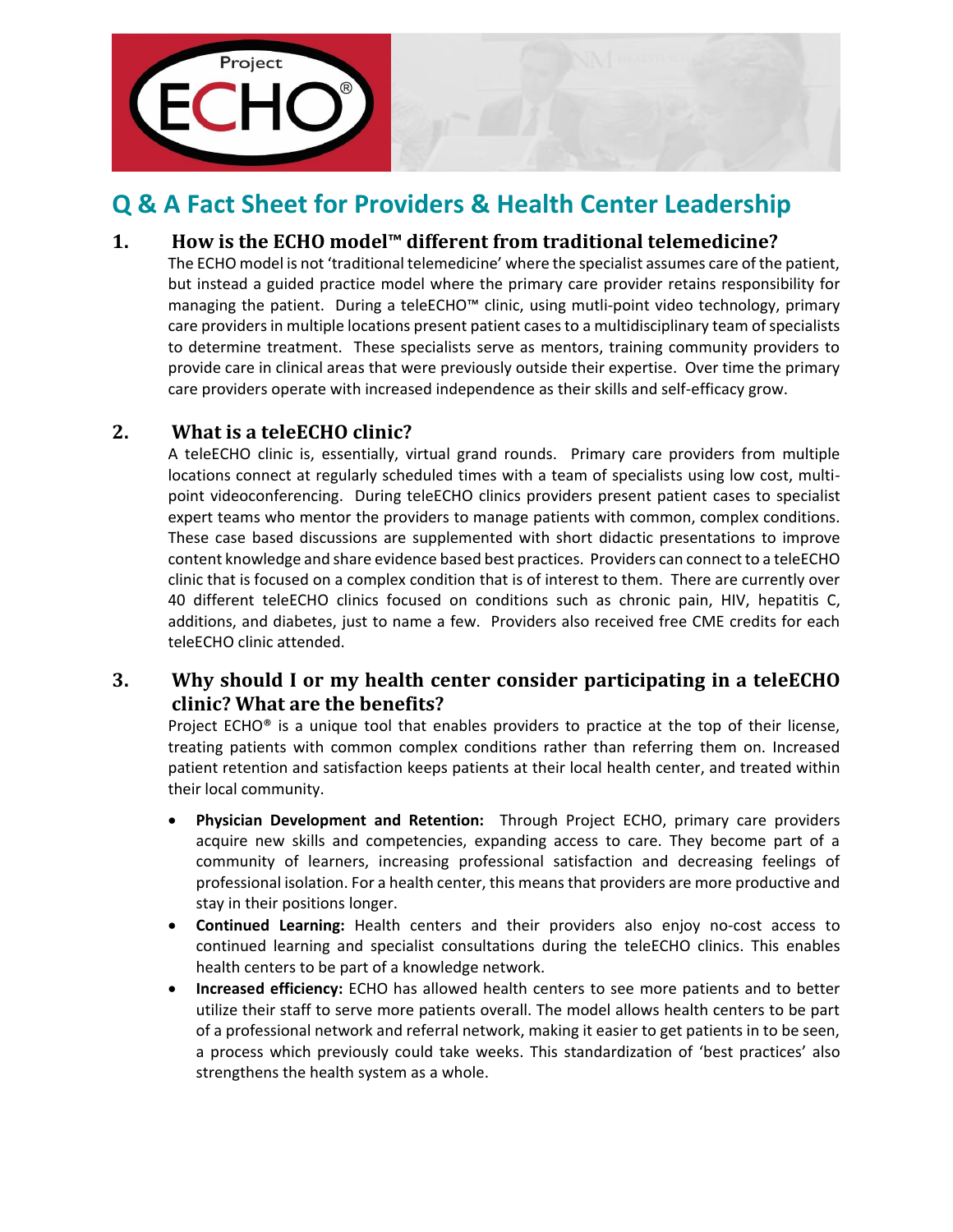## **4. What are the benefits of Project ECHO for patients?**

The ECHO model dramatically improves health outcomes for patients while bolstering patient retention and satisfaction. When a local health center adopts ECHO, many patients no longer have to travel long distances to see a specialist, a journey which is often very difficult for those with chronic conditions, and prohibitively expensive. With ECHO, patients with a wide range of chronic, complex conditions can be treated close to home, without waiting months for an appointment. The ECHO model has also demonstrated that when patients are treated in their local communities, by providers they know and trust, it enhances their adherence to treatment and follow-up care.<sup>1</sup> Expert consultations between providers and academic specialists also directly impact the health of patients, who benefit from the provider's increased knowledge of best practices.

# **5. What issues or challenges have health centers had in participating in teleECHO clinics?**

Time constraints have been identified as one of the most significant challenges for health centers. The specialist teams, or 'hubs', often work to schedule the teleECHO clinics either before office hours or during lunch so as not to take away from provider-patient time. Participating in Project ECHO via video conferencing requires broadband internet access at every site, which has not been an issue for the health centers currently participating in the model. In Chicago, a hub worked with every single health center, making a special arrangement with Comcast® to ensure a high-speed connection.

### **6. How much time can I expect participation in a teleECHO clinic to take?**

Most teleECHO clinics last 1-2 hours depending on the clinic and the focus, i.e. diabetes, addictions, chronic pain, etc. Often times, teleECHO clinics are scheduled either before office hours or during lunch to provide little disruption to clinic hours.

#### **7. Can participation in Project ECHO help me recruit and retain providers?**

Project ECHO is a powerful tool in recruiting and retaining providers. Both in rural and urban areas, health center providers often feel professionally isolated. ECHO is a major selling point for providers, as it allows for professional development, CME credits, and access to a knowledge network of peers and experts. Providers participate in the ECHO model first and foremost to help their patients, and the model increases their capacity to do so. Increased provider satisfaction often results in greater provider retention.

# **8. Who should participate in teleECHO clinics? Providers as individuals? Teams? Community Health Workers (CHWs)?**

All levels of providers are welcome and highly encouraged to participate in teleECHO clinics including: physicians, physician assistances, nurse practitioners, registers nurses, psychiatrists, social workers, CHWs, and pharmacists.

<sup>1</sup> Sanjeev Arora, M.D., Karla Thornton, M.D., Glen Murata, M.D., et al. "Outcomes of Treatment for Hepatitis C Virus Infection by Primary Care Providers." *New England Journal of Medicine.* June 9, 2011.